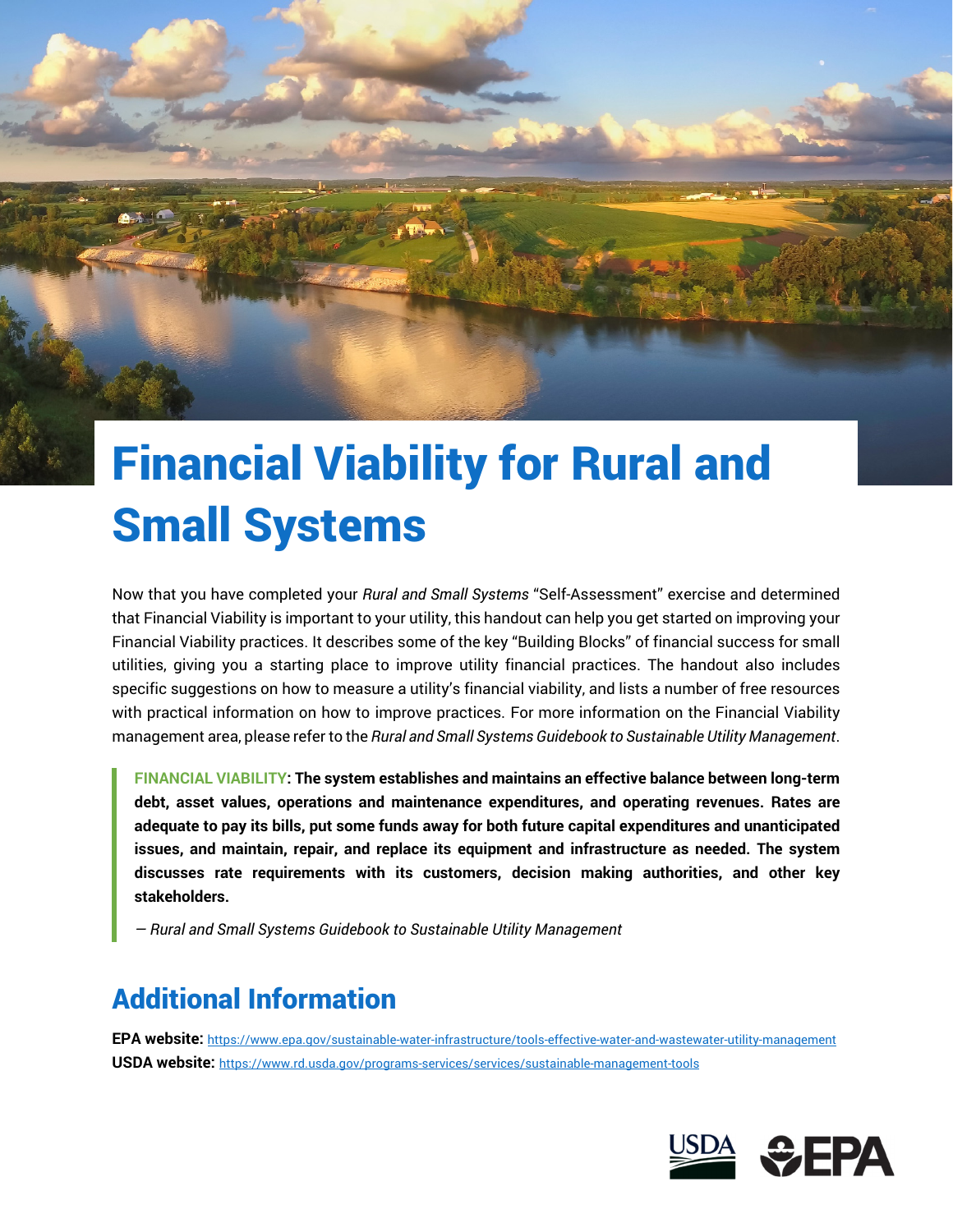## Building Blocks of Financial Viability

## GENERAL FINANCIAL PRACTICES

Basic financial practices and management skills are necessary to maintaining a financially viable utility. These skills and practices provide the foundation for all the other building blocks. Foundational practices include book-keeping and regular, systematic monitoring of the utility's revenue and costs.

#### EXAMPLE **ACTIVITIES**

- Maintain a budget standard accounting and recordkeeping practices
- Conduct regular budget reviews
- Prepare a "rainy day" reserve fund for unexpected obstacles



## ASSET MANAGEMENT

An asset management plan is an important step in achieving financial viability. First, a utility must identify all the utility's assets and equipment (e.g., pumps, treatment systems, buildings, etc.) and assess the cost and condition of these assets. After identifying the value and condition of its assets, the utility predicts the lifespan of these assets, and creates a plan for funding the repairs, replacements, and upgrades to major assets as they age.

#### EXAMPLE **ACTIVITIES**

- Create an inventory of system assets, asset condition, and financial value of assets
- Estimate asset lifespans and identify priority assets for system improvements or repairs
- Plan for medium- and long-term expenses linked to asset upgrades and replacements

## RATE STUDY

A rate study looks closely at the revenue needed to provide enough funding for operations and maintenance (O&M), capital investments, and debt service. The study will lay out the different options for rate design and rate structure for utility customers. A rate study also informs a utility's strategy for funding operations or major infrastructure investments.

#### EXAMPLE **ACTIVITIES**

- Review the utility's budget, along with water produced and sold
- Calculate utility's O&M costs and create a plan to adjust rates over time to meet these costs
- Design a system for automatic rate increases tied to cost of living increases
- Create incentives to reduce the number of outstanding bills or for early bill paying

## COMMUNICATION AND ENGAGEMENT

 activities from the Rate Study and Asset Management building blocks. Communication and engagement is necessary to explain the need for infrastructure investments and other operating needs of the utility to stakeholders (customers, community leaders, water utility governing boards). Creating an open discussion with stakeholders about the utility's operations and financial needs will help to gain support and public acceptance for rate increases or other forms of financial support. This building block will rely on the information and

#### EXAMPLE **ACTIVITIES**

- Continually promote the value of water and water services within the community to increase public support for the utility, which will pave the way for communicating future investment needs and rate adjustments
- Engage board members, decision makers, and other community stakeholders with financial viability information, including communicating reasoning behind rates and utility operating costs
- Solicit feedback from customers on their preferences or concerns about water infrastructure and water services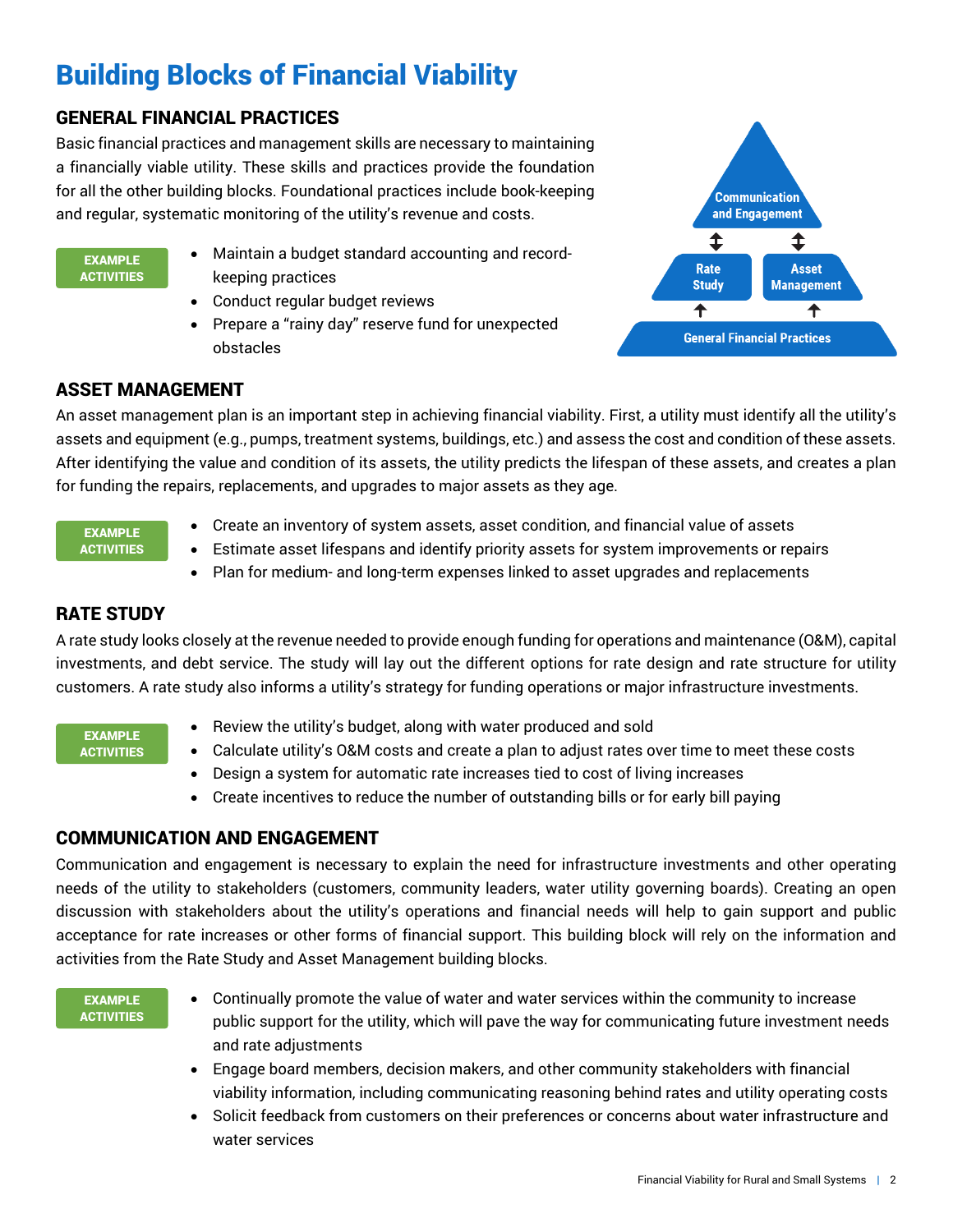## Measures

It is important to have a method of measuring and tracking the financial health of a utility. Below several measurement areas are described, with specific example metrics or activities for each area.

## BUDGET MANAGEMENT EFFECTIVENESS

 ratio helps a utility see if they need to increase revenue (such as raising rates) or find ways to lower expenses. Regularly recording the debt ratio will help a utility see debt levels, and if the debt is growing or shrinking. Bond rating is a long-term metric that can generally show a utility's overall financial health. Short-term measures are common financial performance indicators, which can be recorded annually or quarterly. Longterm measures may focus more on a "big picture" assessment, looking at a wide range of factors to assess budget health over many years or decades. Consider the measures below, the first three are short-measures. The revenue to expenditure

#### EXAMPLE **METRICS**

- **•** Revenue to expenditure ratio: Total revenue  $\div$  total expenditures
- Debt ratio: Total liabilities ÷ total assets *(USDA recommends that a facility have a debt coverage ratio of at least 1.1, or a current ratio of at least 1.5)*
- Capital expenditures: capital expenditures  $\div$  total capital budget
- Bond rating

## RATE ADEQUACY

This measure looks at a utility's rates, and how these rates are affected by outside factors. These outside factors could include: general economic trends; short-term financial management; changes to a utility's service population; and longterm financial goals. Since utilities operate in varied contexts (e.g., large or small, rural or urban) it is difficult to provide a "one size fits all" calculation for utility rates.

#### EXAMPLE **METRICS**

- Number of late or unpaid bills per billing period
- Number of annual shutoffs
- Comparison of rate changes to inflation and the Consumer Price Index (CPI). (Rate increases below inflation or CPI for very long may suggest rates are not keeping up with utility costs.)

## FINANCIAL PRACTICES ASSESSMENT

An active effort to self-assess the quality of financial management and procedures in the utility—aiming to find areas in financial management where the utility could improve.

| <b>EXAMPLE</b>   |
|------------------|
| <b>QUESTIONS</b> |

- Does the utility have financial accounting policies and procedures (yes/no)?
- Are financial results and internal controls audited annually (yes/no)?
- Does the utility have a formal policy for the bill collection process (yes/no)?

## **Example Practices for Financial Viability at Rural and Small Systems**

*The practices listed below are drawn from the* Rural and Small Systems Guidebook *and the* Moving Toward Sustainability Roadmap *document. They are examples of practices that utilities have implemented to improve their performance in the area of Financial Viability.* 

Create policies for internal control Conduct a financial feasibility analysis to identify Have a study on rate requirements procedures over financial funding and financing available for future conducted by third party (e.g., NRWA, management. **infrastructure project needs.** Infrastructure project needs.

Conduct quarterly budget reviews. Create operating and capital "rainy day" funds. Build in gradual, annual rate increases.